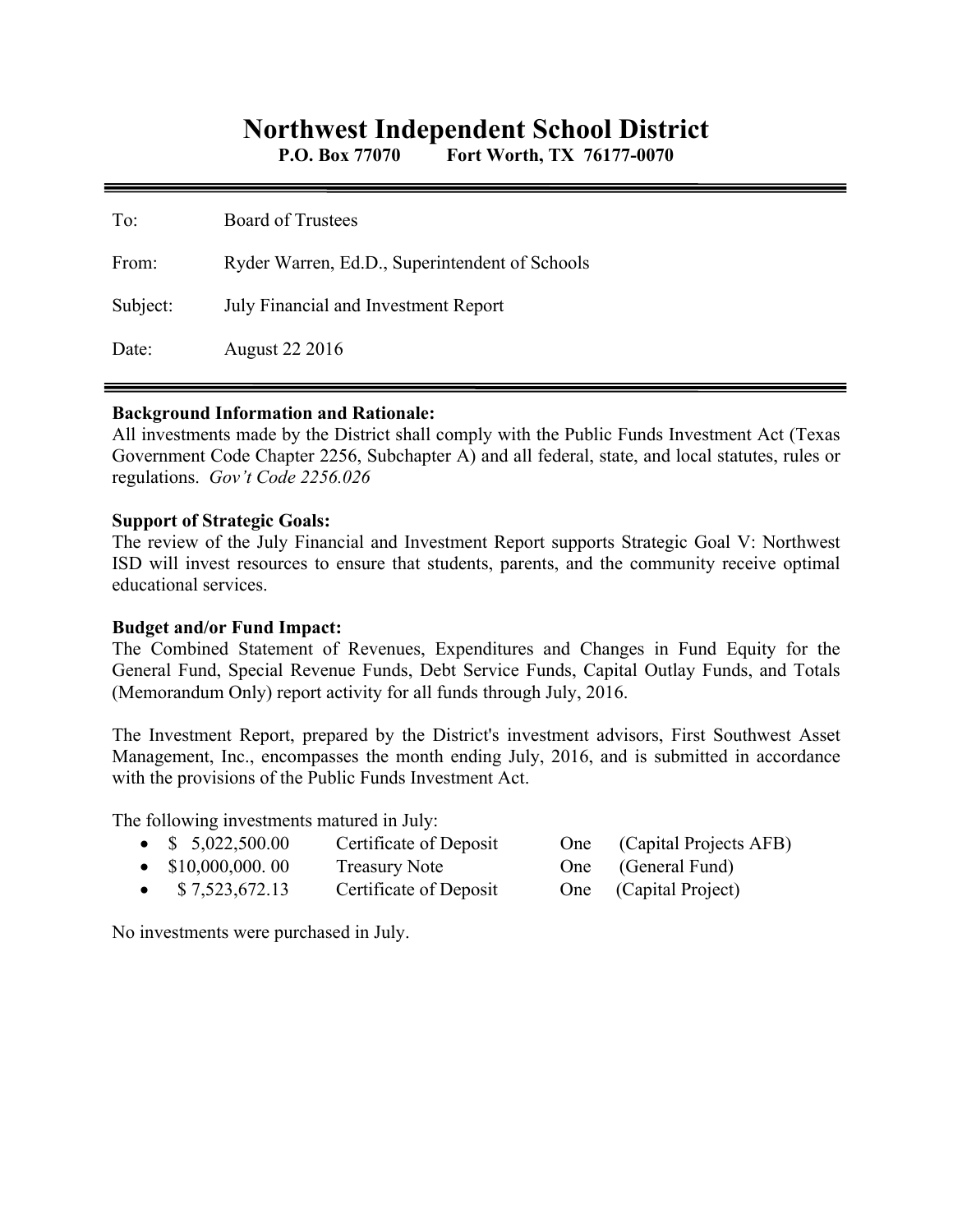Investments for the District's General Fund, Debt Service Funds, Capital Projects Funds, and Internal Service Funds total \$229,932,020.93 as of July 31, 2016.

|                               | Yield           |                     |  |
|-------------------------------|-----------------|---------------------|--|
|                               | to              |                     |  |
| <b>Fund</b>                   | <b>Maturity</b> | <b>Market Value</b> |  |
| General Fund                  | 0.597%          | 80,591,270.36       |  |
| Special Revenue Funds         | 0.585%          | 1,165,625.61        |  |
| Debt Service Funds            | 0.497%          | 38,564,372.28       |  |
| <b>Capital Projects Funds</b> | 0.448%          | 71,472,009.59       |  |
| Capital Projects Funds - AFB  | 0.417%          | 38, 138, 743. 09    |  |
| Total                         | $0.504\%$       | \$229,932,020.93    |  |

Board Policy states that, "The investment portfolio shall be diversified in terms of investment instruments, maturity scheduling, and financial institutions to reduce risk of loss resulting from over concentration of assets in a specific class of investments, specific maturity, or specific issuer."

The District portfolio is concentrated in terms of **investment instruments** (Certificates of Deposit). These concerns are addressed by the low risk nature of the certificates of deposit and the maintenance of collateral by the various financial institutions to guarantee the safety of the investments.



| <b>Portfolio Composition by Security Type</b> |     | <b>Portfolio Composition by Issuer</b> |     |
|-----------------------------------------------|-----|----------------------------------------|-----|
| Local Government Investment Pool              | 9%  | Texpool                                | 9%  |
| Certificates of Deposit                       | 36% | Plains                                 | 22% |
| <b>Bank Deposit</b>                           | 10% | Compass                                | 8%  |
| <b>Agency Bullet</b>                          | 8%  | <b>FHLB</b>                            | 16% |
| Treasury                                      | 24% | <b>US</b> Treasury                     | 24% |
| <b>AGCY DISCO</b>                             | 13% | Other Issuers                          | 16% |
|                                               |     | Woodhaven                              | 5%  |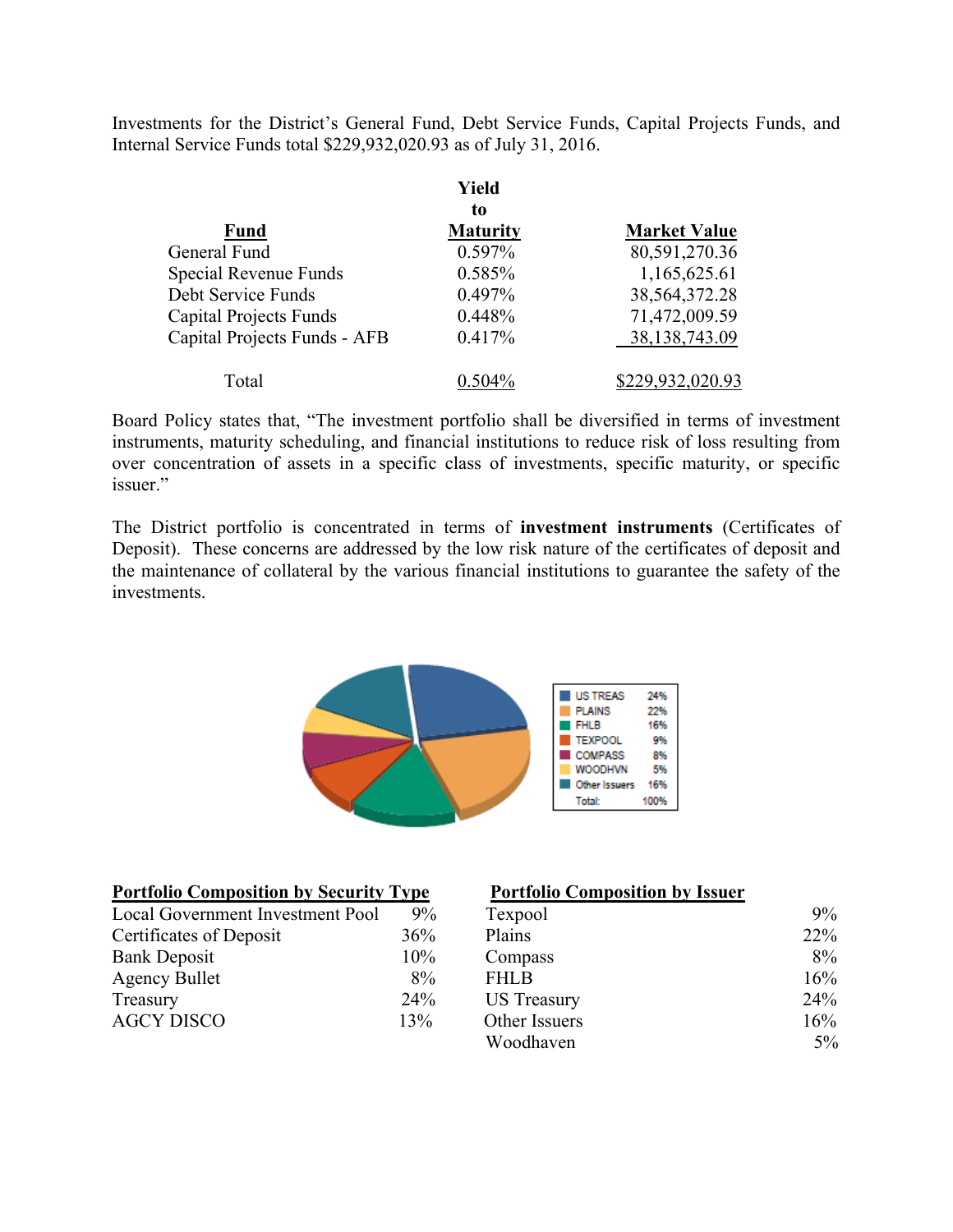The District portfolio is diversified in terms of **maturity scheduling:** 



|                 | <b>Maturity Schedule</b> |                 |
|-----------------|--------------------------|-----------------|
| Overnight       | $22\%$                   | \$51,384,291.79 |
| $0 - 3$ Months  | 48%                      | 110,104,570.44  |
| $3 - 6$ Months  | 15%                      | 34,808,801.59   |
| $6 - 12$ Months | 15%                      | 33,634,357.11   |

The District portfolio currently outperforms all the **benchmark comparisons**.



Note 1: CNT stands for Constant Maturity Treasury. This data is published in Federal Reserve Statistical Release H.15 and represe<br>standard industry benchmark for Treasury securities. The CMT benchmarks are moving averages. ical Release H.15 and represents an average of all actively traded Treasury secu ities having that time remaining until maturity. This is a rage for the **s** evious 3 months, the 6-month CMT is the daily average for the previous 6 months, and the

Note 2: Benchmark data for TexPool is the monthly average vield.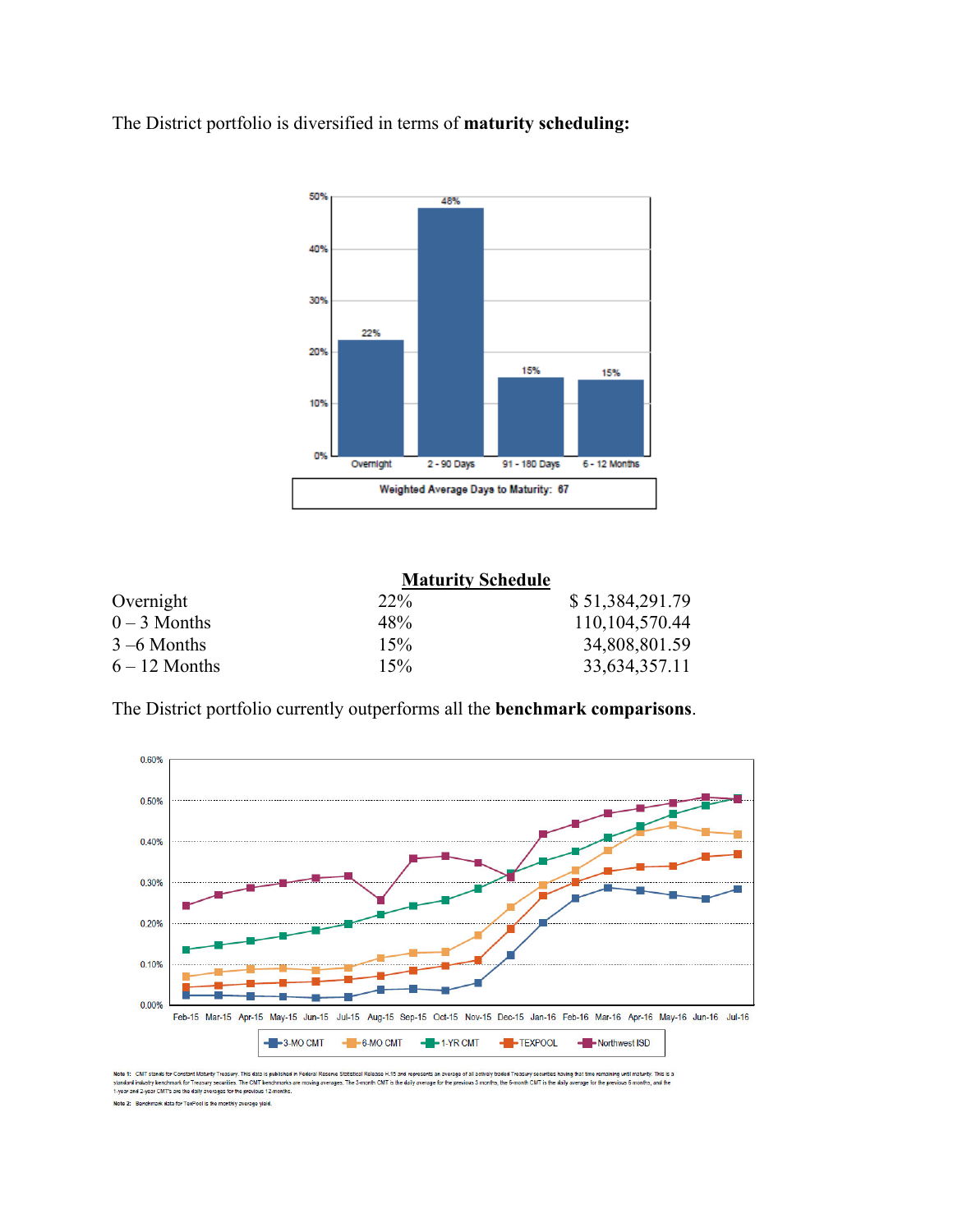

# The **TexPool Economic & Market Commentary for August, 2016**, notes that,

#### **Fed optimism comes at opportune time**

The statement released by the Federal Reserve after each of its policy-setting meetings is intentionally ambiguous so as not to tip its hand or rattle markets if it doesn't take action on rates, as was the case last week. One trick of the trade for deciphering "Fedspeak" is to look for what is not said as much as what is said. The lack of any mention in last week's statement of the surprise U.K. vote to leave the European Union is a good sign. Most expected the Fed to cite global sources of volatility and weakness as factors for why it did not hike rates. Not only does the absence of a Brexit reference suggest that Chair Janet Yellen and company were not spooked by the global volatility that followed, it also lends more weight to their optimism about the signs of strength in the U.S. economy. The domestic economy must be doing well if it is able to overshadow concerns the Fed might have about the U.K. split.

Economic statistics over the last month did exceed most expert's expectations, especially those concerning employment, housing and consumers. Even certain measures of inflation are finally warming up. All of this is why we continue to be of the opinion the Fed likely will raise the target rate by 25 basis points sometime this year.

The optimistic tone of the Federal Open Market Committee (FOMC) statement could hardly come at a better time for cash managers, considering the uncertainty for money markets as the Oct. 14 implementation date of the SEC's money fund reforms creeps closer. While the requirement that institutional prime and tax-free money funds float their net asset value (NAV) is at the heart of the changes, cash managers are currently more concerned about whether or not clients in their prime products will move funds to government ones. That unknown has most prime funds being conservative and favoring liquidity, all of which has narrowed spreads. We have our weighted average maturity targeted at 40-50 days for government portfolios and 35-45 for prime, but specifically for what we believe to be the core assets of each portfolio. The London interbank offered rate has risen across the curve.